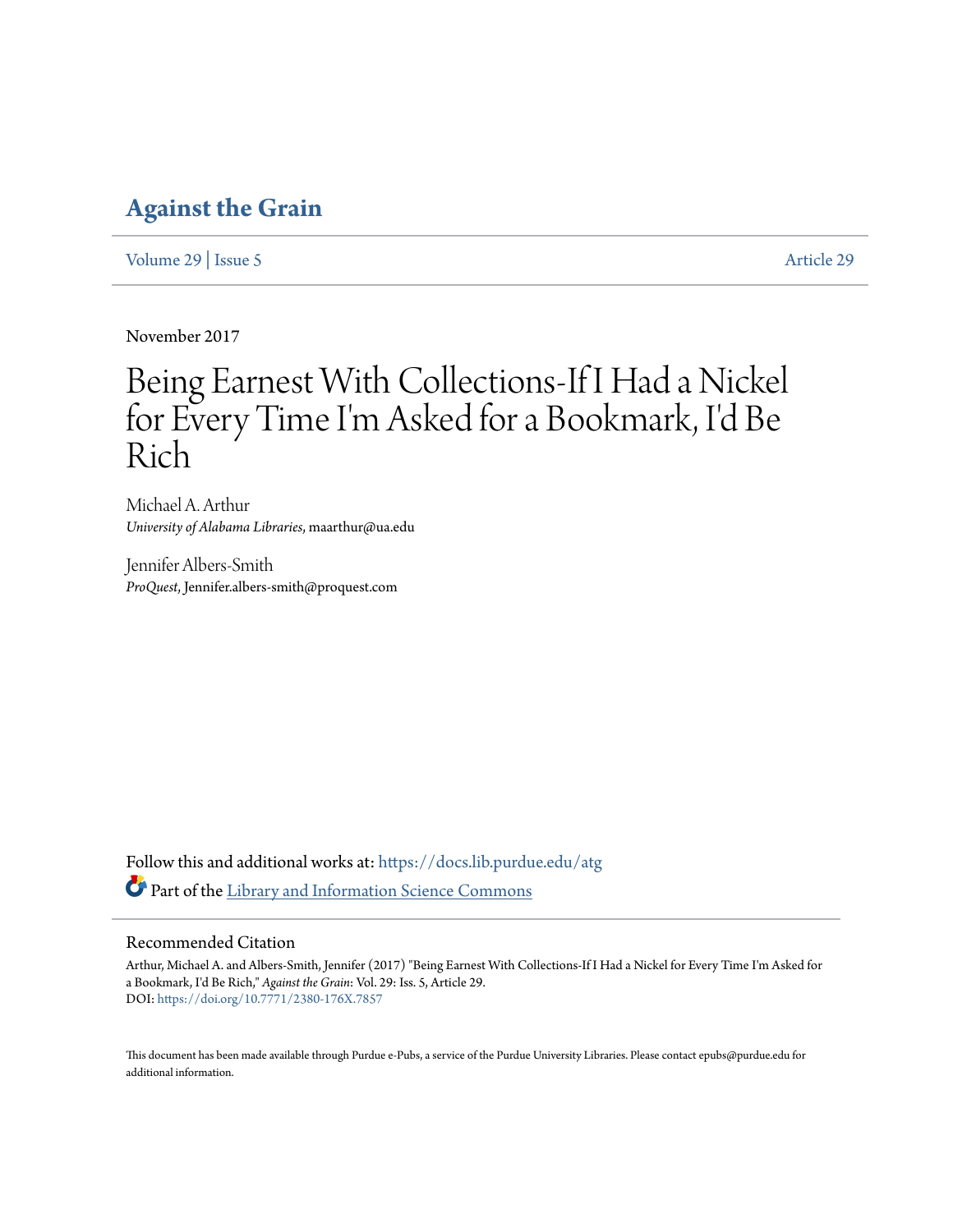# Being Earnest with Collections — If I Had a Nickel for Every Time I'm Asked for a Bookmark, I'd be Rich

by **Jennifer Albers-Smith** (Sr. Manager, Global Campaigns and Programs, ProQuest) <Jennifer.albers-smith@proquest.com>

Column Editor: **Michael A. Arthur** (Associate Professor, Head, Resource Acquisition & Discovery, The University of Alabama Libraries, Box 870266, Tuscaloosa, AL 35487; Phone: 205-348-1493; Fax: 205-348-6358) <maarthur@ua.edu>

*Column Editor's Note: I began in my role as Head of Resource Acquisition & Discovery at The University of Alabama two years ago. A decision was made in the first few months to explore the idea of marketing library resources out of the newly formed department. Many changes have been made to the program since it began, including more staffing, expanded focus and new ways to promote library resources across a large research institution. The marketing program was featured in this column, and I gave a presentation on its progress and accomplishments during the 2017 Annual Conference of the American Library Association in Chicago. The excitement and popularity of the marketing program has resulted in several new initiatives that are benefited by collaboration with our vendors. Building on that collaboration, I am pleased to feature an article by Jennifer Albers-Smith from ProQuest. I have known Jennifer for several years and consider her a friend and outstanding professional. Her article provides a good overview of the type of marketing services vendors can provide. Her team is obviously interested in improving return on investment and raising awareness of ProQuest products among their customer base.* 

*Marketing is one important example of the value-added services vendors and publishers can provide to libraries. I always encourage my librarian colleagues to develop a strong network of go-to colleagues at publishers and vendors. Their expertise and willingness to help libraries can have a positive impact on library efforts to improve outreach and promote the value of library provided resources. In fact, during my years as an academic librarian, I have been part of numerous initiatives involving library-vendor cooperation and these efforts from the vendor side have helped the library focus on the goal of Being Earnest with Collections. I want to thank my friend Jennifer for taking the time to provide ATG readers with a brief overview of the services her team provides to customers of ProQuest. I am sure this will give libraries some ideas of how to reach out to publishers/vendors to seek assistance with marketing library resources. — MA*

Since 2006, I've been working in the library community in market-<br>ing and sales roles for various vendors. I've had the good fortune<br>to work with many libraries, fielding their requests for tools and<br>collateral that enable ing and sales roles for various vendors. I've had the good fortune collateral that enable them to market to patrons.

What has been requested the most in my dozen years in the library industry? Bookmarks! Can you believe it? We've supplied them in the thousands, millions even. And every time we did, I wished we were doing something more valuable for our customers. Bookmarks are not going to improve your cost per use (CPU) or show you return on investment. Bookmarks are for patrons who are already in your library checking something out.

In 2015, I got my wish: I came to **ProQuest** and built a team that does more than make bookmarks; we provide a professional marketing service which we call Marketing On Demand. Marketing experts on my team meet with librarians, discuss their end users' needs, the library's goals and mission, share marketing best practices, and build customized digital tools. Our hope is that through education about digital marketing, we can help librarians use their (usually limited) marketing resources to reach a wider audience, an audience that doesn't already frequent their library.

So what do we tell our librarian partners?

#### **Your Library is a Business**

Approach marketing your library as you would a business. You are being asked to improve CPU and demonstrate ROI. Your students and faculty are your customers. The more they use your library and are satisfied with its services, the more indispensable you will become. And what comes with indispensability? Budget and resources. So, sit down with your team and document the resources that have the greatest

impact on student and faculty success. That requires sifting through your hundreds or thousands of resources — not an easy task. Once you've completed that challenge, document the ways in which you can reach your students and faculty: Facebook, Twitter, Instagram, library website, blog, student newspaper, signs in study halls or in dorms, email to faculty, student newsletter, etc. What are all the ways your students learn about campus activities and news? What connections do you have as employees to those other channels? Marketing is about networking and putting yourself in front of where people already are.

#### **Focus on Your Users**

Librarians have told me they are hesitant to promote certain resources on their website for worry they will seem biased towards a certain resource or publisher or that their recommendation will bias a student towards a specific resource. While this approach is fair and places all resources on equal footing, I ask you instead to see your students and faculty as busy, flawed people. They don't have time to look through resources. Or don't want to take the time. Or they may not know that the library has the resources they need. I'm reminded of a dinner I had with two librarians from a medium-sized institution three years ago at the **Charleston Conference** who were directly opposed to this approach. They were filled with disdain at the idea of helping guide students to the right resources and tools; "they need to learn how to do research the right way; we're not going to help make it easier for them." Sure, we all want ideal customers. But our customers are real people. Researchers are real people. And if you want your library to become indispensable, figure out how these people work and meet them where they are with the tools they need.

#### **Leverage all of Your Staff's Expertise**

Several years ago, at the **Canadian Society for Eighteenth Century Studies** conference, I was speaking to a prominent faculty member from a very large institution, and he said to me: "Write down for me which of your collections my library has. When I go to the website, I see hundreds, and I don't even know where to begin." That off-the-cuff request led to the creation of a customized research guide to the library's collections — hugely successful in building usage among faculty and students. (We're still leveraging that idea: my team built a research guide with **McGill University** this year for marketing to their faculty.)

The librarians staffing your research desks, teaching your classes, and meeting with faculty and students know the questions students are asking, they know faculty research areas and the types of problems they are trying to solve. Use this intelligence to build your library marketing programs. The staff on the library floor hear things that you may not. I value my staff for the on-the-ground experience they have and leverage the expertise each brings to move our team in a cohesive, forward-thinking direction. Spend time with your team, identify and rank the biggest problems your users face, and then, use this intelligence as a starting off point for marketing your library.

#### **Build your Audience with Social**

At **ProQuest** we invest in social marketing because it's where we meet both our customers and our users. And it's where your students and faculty are, too. They may not be in your library or visiting your library website, but they are using social to talk to their friends and family, reading the news, viewing the latest trends, checking sports scores, etc. Building a social audience of faculty and students at your institution can be a critical component in successfully marketing your library.

We've built expertise in social media marketing — a Twitter handle with more than 26,000 followers, a Facebook page with equally impressive stats, and a blog that's projected to secure more than 105,000 views in 2017. Along the way we've learned that an effective social program requires a small budget for social advertising. The great news about social: you can instantly see ROI and improvement in CPU. For example, you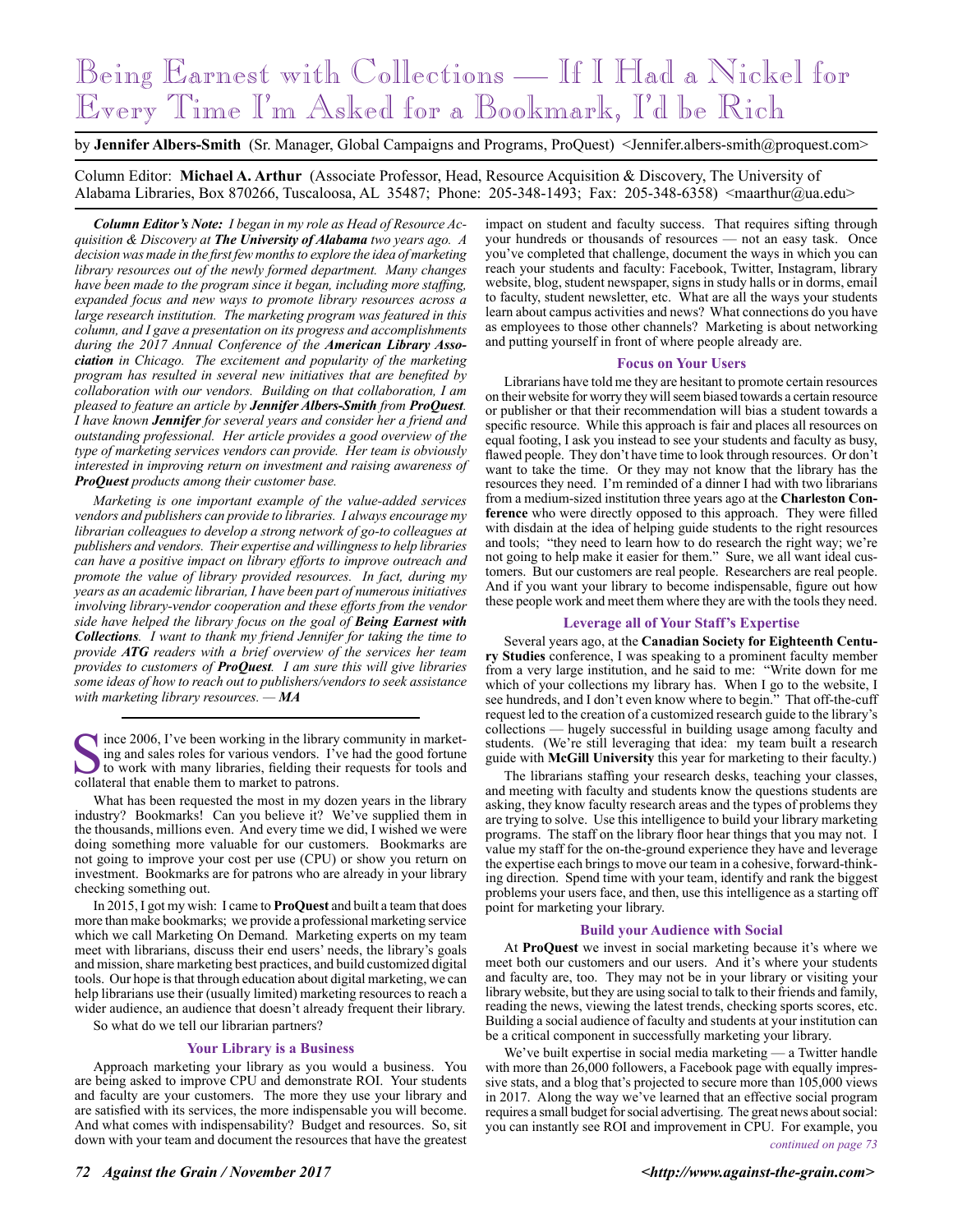

Learn more at <u>journals.uchicago.edu</u>, or by calling (877) 705-1878 (US & Canada) or (773) 753-3347 (intl).

### **Being Earnest with Collections** *from page 72*

can measure database use before and after you run a campaign, compare it to the impressions and click performance of your ad campaign, et voila! A small investment can bring instant results. The keys are timing (reviewing the academic calendar) and content (what matters to your students), supported with the user intelligence I mentioned previously.

My team not only provides our library partners with posts, they provide guidance on how to build audiences, how to target students and faculty at your institution, and how to test ads and modify them as needed. Social advertising is exceptionally flexible: you can quickly evaluate performance and edit to get better engagement. And if you start using "Ads Manager" in Facebook, you'll have access to a lot of tools, including a Facebook Ad rep who can help you improve your ads even further.

#### **Test, Test, Test**

Not every campaign my team and I run is successful. And to expect everything we do to be successful is unrealistic. But what we do is test. We start small. If it's working, we invest more money and resources. Here's a sample test you might run:

- Identify a key problem your students are facing where the library can help.
- Build a small social campaign around it.
	- ° Identify the best and most engaging writer on your team and ask them to craft a short "how-to" for solving the problem. Keep it approachable and interesting by answering the most frequently asked questions; provide guidance.
	- Post it to your website with links to the best library databases that will solve that problem.
	- ° Now, post that piece on Twitter and Facebook and put \$50-\$100 towards an ad campaign targeting the right audience for three days.
- Evaluate performance.
	- ° If it performed well, and your cost per click is under \$1.00, put more money behind it to reach a wider audience and go bigger. Build an integrated (i.e., multifaceted) campaign.
	- Turn that "how to" into an infographic or checklist and post it in the dorms or in study halls, put a link or image on your main website, email it out to your faculty to share with their students, ask them to post it in their LMS. What other channels are available to you? Student newspaper? Retweet from the institution's main handle? Be creative and build relationships outside the library.
- Keep the momentum going. Pick the next most asked-about topic and test again. And again and again. This is what we call content marketing. Instead of outright promotion of resources, you are building a marketing plan that promotes the thought leadership and expertise your library offers.

What if it flops? This could be a result of a few different reasons. Was the writing concise, jargon-free, and easy for your audience to understand? Did you pull out the most important quote or tip from the article and feature it in your social campaign? You need to capture their attention immediately so they will click. Was the timing appropriate? Was your piece about a problem that most people face during exam time, but you ran the campaign at the beginning of the semester? Take a critical eye to the campaign so you can continue to improve and keep going! Encourage your team to take risks. Sometimes it takes a few small failures to build something great.

#### **Start Small, Get Momentum**

Every librarian we talk to wants to market their library effectively, and every one of them is trying to do so with minimal resources. Good news: it can be done. Build a small plan; execute on that plan for a short period of time, say 3-4 months. Show its impact on CPU year over year *continued on page 74*